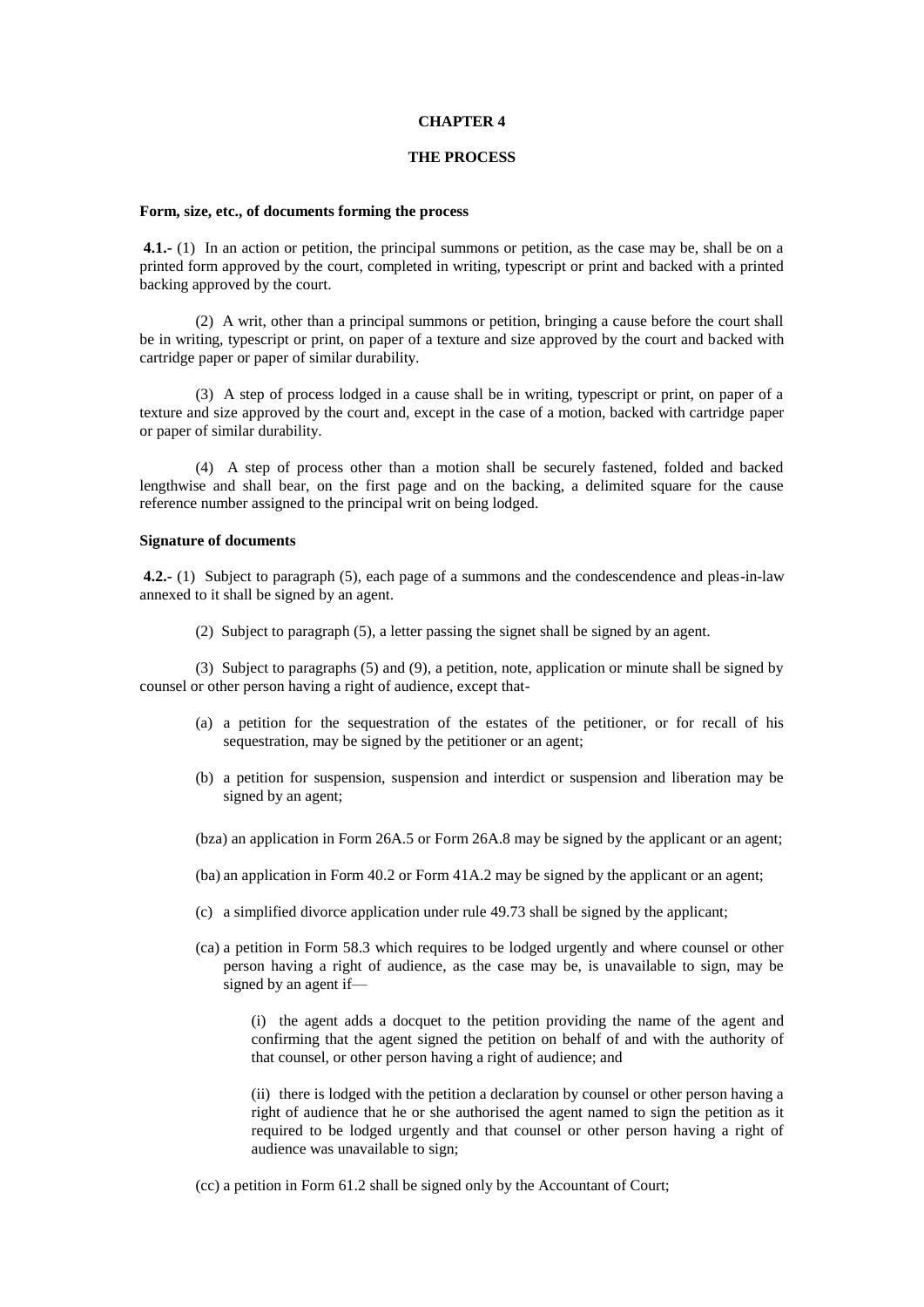- (d) an application for registration under Chapter 62 (recognition, registration and enforcement of foreign judgments etc.) may be signed by the petitioner or an agent;
- (dd) a petition by the Council of the Law Society of Scotland for a person's admission as (either or both) -
	- (i) a solicitor;

(ii) a notary public,

may be signed by any officer of the Society who is authorised by the Council to do so; and

- (e) a minute for variation of custody may be signed by a party litigant.
- (f) an application in Form 106.2 or Form 106.7 may be signed by the applicant or an agent.

(4) Subject to paragraphs (9) and (10), defences, answers and other writs (other than appeals) not referred to in paragraphs (1), (2) and (3), shall be signed by counsel or other person having a right of audience, or, in the case of a party litigant, the party litigant.

(5) Where a party litigant is unable to obtain the signature of counsel or other person having a right of audience or an agent on a document as required by paragraph  $(1)$ ,  $(2)$  or  $(3)$ , he may request the Deputy Principal Clerk to place the document before the Lord Ordinary for leave to proceed without such signature; and the decision of the Lord Ordinary shall be final and not subject to review.

(6) Where the Lord Ordinary grants leave to proceed under paragraph (5), the interlocutor granting leave shall be written and signed on the face of the document and the party litigant shall sign the document.

(7) Where an agent signs a document under this rule, he shall append to his signature his business address-

- (a) in the case of a summons, at the end of the first page and on the last page after the pleasin-law; and
- (b) in the case of any other document, at the end of the last page.
- (8) Where a writ has been signed—
- (a) by counsel;
- (b) by a person having a right of audience; or
- (c) on behalf of and with the authority of counsel or other person having a right of audience in accordance with paragraph (3)(ca),

he or she is to be regarded as the drawer of it and answerable for what it contains.

- (9) The following documents shall not require any signature:-
- (a) a minute of amendment;
- (b) answers to a minute of amendment;
- (c) a minute of sist;
- (d) a minute of transference;
- (e) a minute of objection to a minute of transference;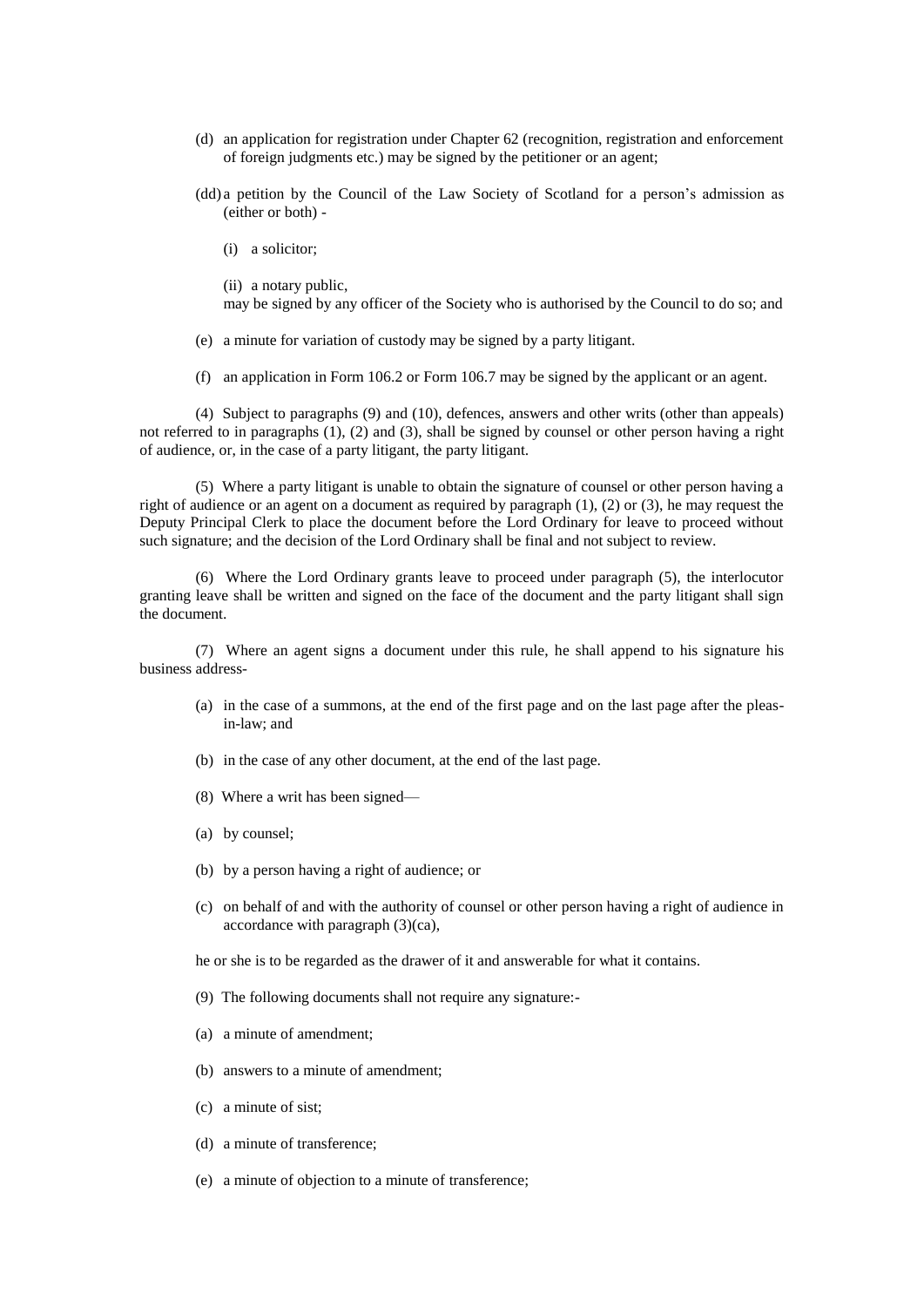(f) a note of objection.

(10) Paragraph (3)(ca) applies in respect of answers requiring to be lodged under rule 58.6(1), subject to the following modifications—

- (a) the reference to "petition in Form 58.3"; and
- (b) the references to "petitions",

are to be read as references to "answers requiring to be lodged under rule 58.6(1).

## **Applications for leave under section 1 of the Vexatious Actions (Scotland) Act 1898**

**4.2ZA.**—(1) This rule applies where a person ("the applicant") who is the subject of an order under section 1 (power of Court of Session to prohibit institution of action without leave) of the Vexatious Actions (Scotland) Act 1898(**1**) seeks leave under that section to institute legal proceedings.

(2) The applicant must apply for leave by letter addressed to the Deputy Principal Clerk.

(3) The letter must—

 $\overline{a}$ 

- (a) state the full name and address of the applicant;
- (b) be accompanied by a copy of the document by which it is proposed to institute legal proceedings;
- (c) set out briefly why the applicant considers that leave should be granted;
- (d) set out details of any previous application for leave which relates to any extent to the same matter (including, in particular, the outcome of such applications).
- (4) The Deputy Principal Clerk must—
- (a) in a case where the applicant has previously submitted an application for leave in relation to the same matter and that application has been refused, reject the application and notify the applicant accordingly;
- (b) otherwise, place the application before a Lord Ordinary.

(5) The Lord Ordinary may, without a hearing, make an order granting or refusing the leave sought.

(6) The interlocutor of the Lord Ordinary is to be sent to the applicant by letter at the address given in the application.

(7) An interlocutor of a Lord Ordinary granting leave to institute legal proceedings constitutes permission to proceed without a signature under rule 4.2(5) (signature of documents).

# **Applications under section 100 (vexatious litigation orders) of the Courts Reform (Scotland) Act 2014**

<sup>(</sup>**1**) 1898 c. 35. The Vexatious Actions (Scotland) Act 1898 ("1898 Act") was repealed by paragraph 27 of schedule 5 of the Courts Reform (Scotland) Act 2014 ("2014 Act"). Paragraph 27 of schedule 5 of the 2014 Act was given effect on 28th November 2014 by article 2 of the Courts Reform (Scotland) Act 2014 (Commencement No. 7, Transitional and Savings Provisions) Order 2016 (S.S.I. 2016/291). Article 4 of the Order made savings as regards the 1898 Act.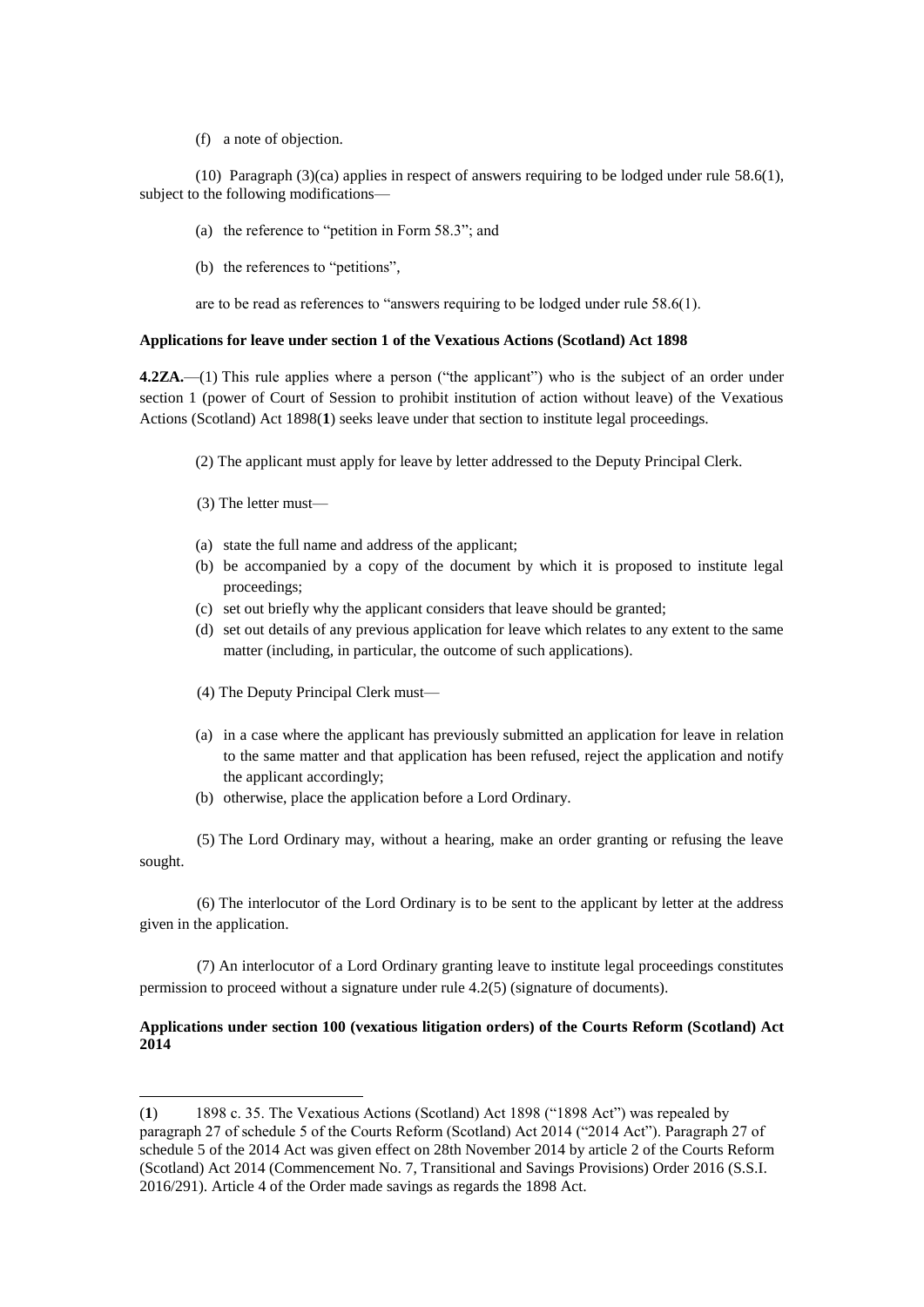**4.2A.-** (1) This rule applies where a person ("the applicant") who is the subject of an order under section 100 (vexatious litigation orders) of the 2014 Act seeks permission under section 101(4) of the 2014 Act to-

- (a) institute civil proceedings; or
- (b) take a specified step in specified ongoing civil proceedings (within the meaning of section 100 of the 2014 Act).
- (2) The applicant may apply for permission only by letter addressed to the Deputy Principal
- 

Clerk.

- (3) The application must-
- (a) state the full name and address of the applicant;
- (b) where permission is sought to institute civil proceedings, be accompanied by a copy of the document by which it is proposed to institute proceedings;
- (c) where permission is sought to take a step in ongoing proceedings-
	- (i) state the step the applicant wishes to take;
	- (ii) be accompanied by copies of any documents in the process of those proceedings which the applicant considers relevant to the permission sought;
- (d) state briefly why the applicant considers that permission should be given;

(e) include details of any previous application under section 101 of the 2014 Act which relates to any extent to the same matter (including, in particular, the outcome of such applications).

(4) The Deputy Principal Clerk must-

(a) in a case where the applicant has previously submitted an application under section 101 of the 2014 Act in relation to the same matter and that application has been refused, reject the application and notify the applicant accordingly;

(b) otherwise, place the application before a Lord Ordinary.

(5) The Lord Ordinary may, without a hearing, make an order granting or refusing the permission sought.

(6) The interlocutor of the Lord Ordinary is to be sent to the applicant by letter at the address given in the application.

(7) An interlocutor of a Lord Ordinary granting permission to initiate proceedings constitutes permission to proceed without a signature under rule 4.2(5) (signature of documents).

### **Lodgings of processes**

**4.3**. A process shall be lodged in every cause commenced by summons or petition when-

- (a) in the case of a summons, the summons is presented for signeting; and
- (b) in the case of a petition, the petition is presented to the Petition Department.;

except that the foregoing provisions of this rule shall not apply where the petition is in form 61.2.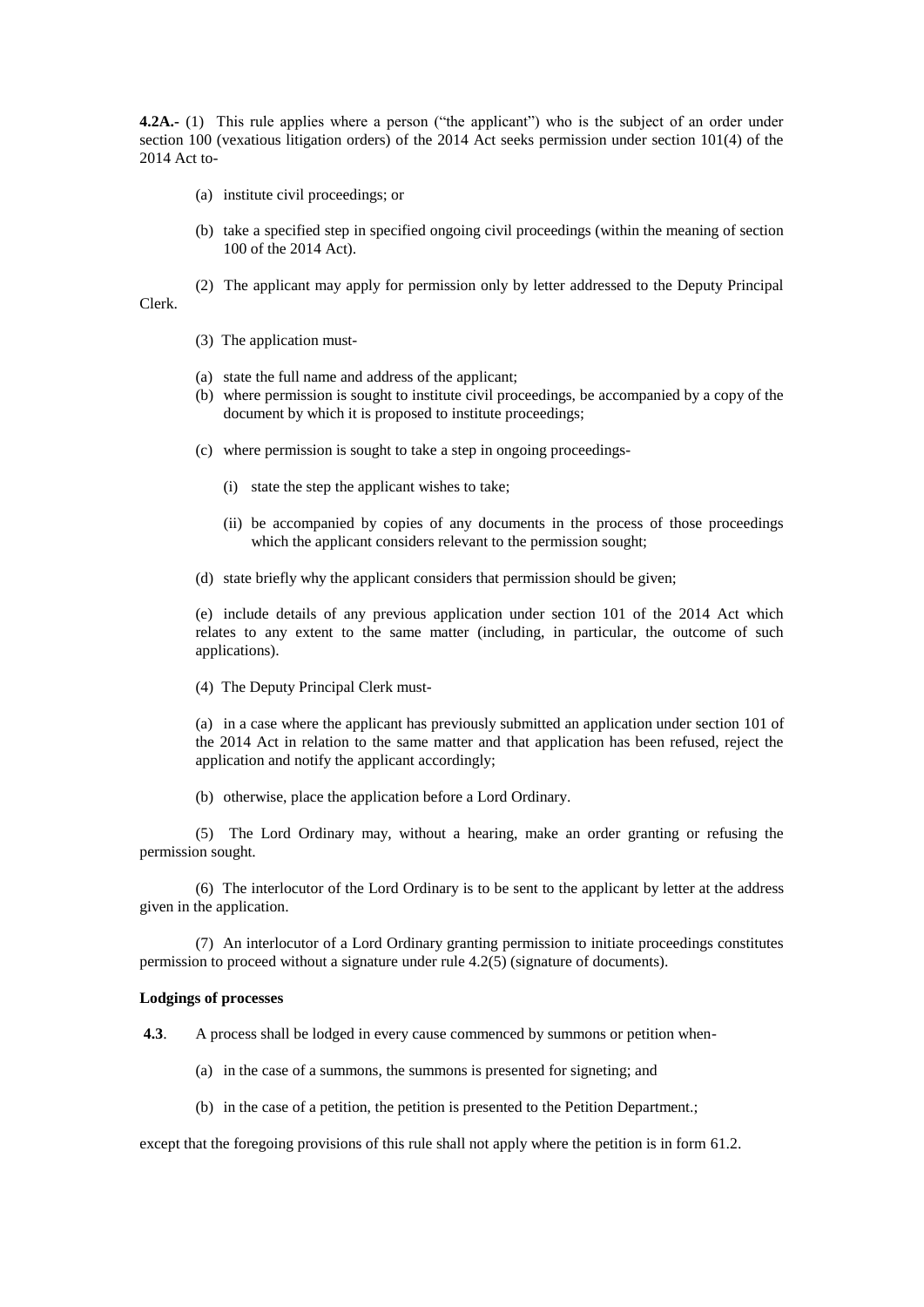#### **Steps of process**

**4.4.-** (1) A process shall include the following steps of process:-

- (a an inventory of process;
- (b) the principal writ;
- (c) an interlocutor sheet;
- (d) a motion sheet; and
- (e) a minute of proceedings.

(2) A step of process referred to in paragraph (1), other than the principal writ, shall contain at least two pages.

(3) A step of process shall be assigned a number of process which shall be marked on the backing with the cause reference number of the principal writ and recorded in the inventory of process.

### **Productions**

**4.5.-** (1) On each occasion a production is lodged in process-

- (a) an inventory of productions shall be lodged in process; and
- (b) a copy of the inventory of productions shall be sent to every other party.
- (2) A production shall be-
- (a) marked with a number of process with the cause reference number assigned to the principal writ; and
- (b) if consisting of more than one sheet, securely fastened together.

### **Intimation of steps of process**

**4.6.-** (1) A party lodging a step of process shall-

- (a) give written intimation of the lodgement of it to every other party; and
- (b) subject to any other provision in these Rules, send a copy of the step of process lodged to every such party.

(2) A clerk of session shall not mark a step of process as received until a certificate of intimation has been endorsed on it.

# **Lodging of documents in Inner House causes**

**4.7.-** (1) A party, on lodging in a cause in the Inner House-

- (a) a petition or note,
- (b) an appeal, stated case, special case, case, reference or submission,
- (c) answers,
- (d) a reclaiming print required under rule 38.5(2) (reclaiming prints for reclaiming motions),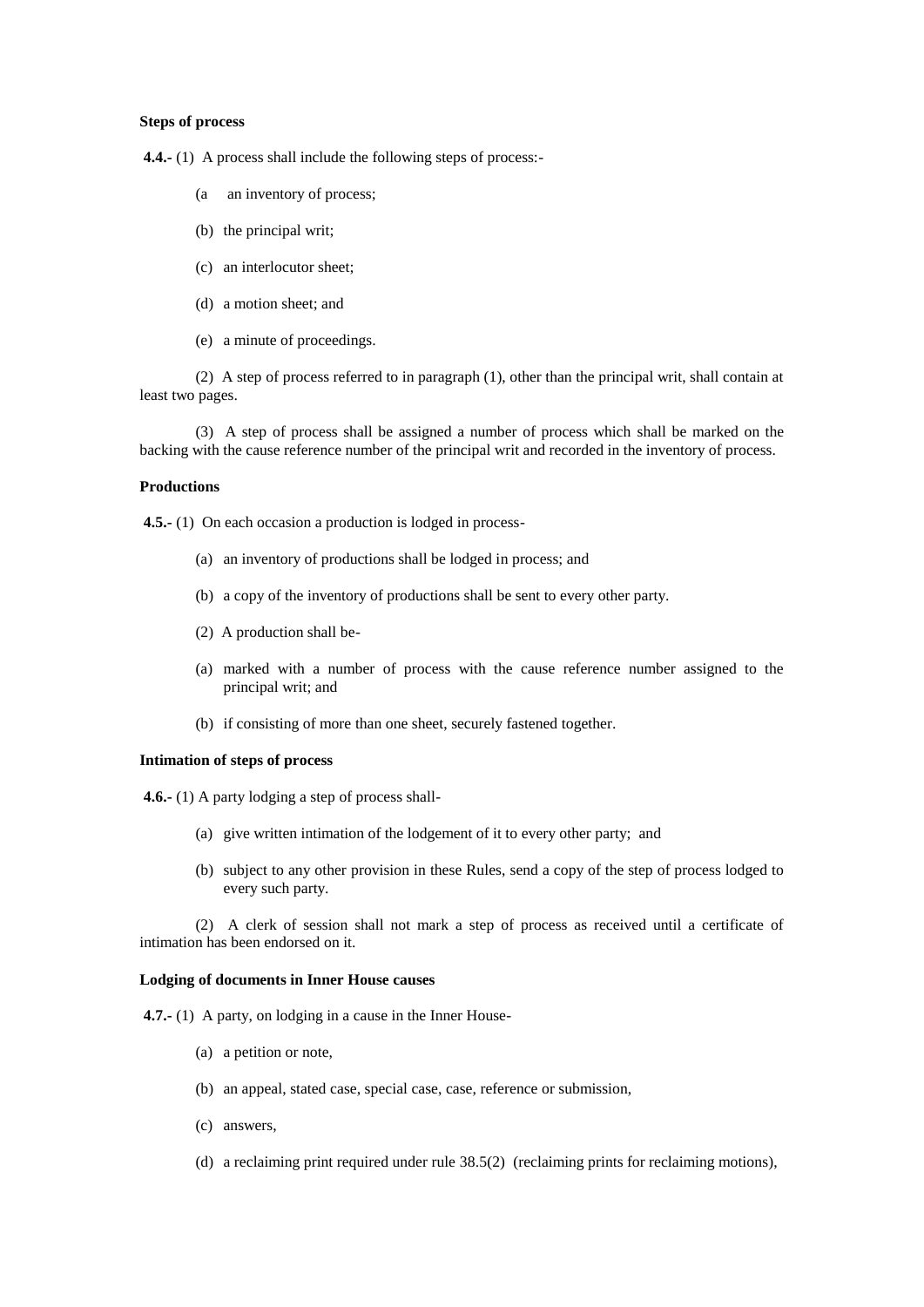- (e) a print of the whole pleadings and other documents required under rule 39.1(4) (print of pleadings etc. for motion for new jury trial),
- (f) an appeal print required under rule 40.7(2)(b) (appeal print in appeal from inferior court), or
- (g) an appendix required under rule 38.19 (lodging of appendices in reclaiming motions), 39.8 (lodging of appendix in application for new trial) or 40.19 (lodging of appendices in appeals from inferior court),

shall lodge in process three copies of the document.

- (1A) A party, on lodging an application for leave to appeal in the Inner House, must-
- (a) lodge in process a copy of the application; and
- (b) unless otherwise agreed, send a copy to every other party.

(1B) A party who has lodged an application for leave to appeal in the Inner House must, if notified by a clerk of session that the application will be dealt with by a Division of the Inner House under rule 37A.2(3), lodge in process two additional copies of the application within the period of 7 days beginning with the date of notification.

(2) Where a party intends to refer to a document, other than one mentioned in paragraph (1) at a hearing before a Division of the Inner House, he shall lodge three copies of it in process by 12 noon on the second sitting day before the hearing.

(3) Unless rule 37A.2(3) applies, where a party intends to refer to a document (other than the application itself) at a hearing on the application for leave to appeal, the party shall lodge a copy of it in process by 12 noon on the second sitting day before the hearing.

# **Copies of documents for use of court**

**4.8.-** (1) A clerk of session shall refuse to accept a copy of a document for the use of the court which does not conform to a standard approved by the court in size, spacing, lettering, legibility, quality of paper or otherwise.

(2) A party tendering a document which is refused by a clerk of session shall have the right to appeal in writing to the Deputy Principal Clerk.

(3) Where the Deputy Principal Clerk refuses an appeal under paragraph (2), he may extend the time for lodging the document.

(4) A decision of the Deputy Principal Clerk under this rule shall be final and not subject to review.

# **Documents ordered or allowed to be lodged**

**4.9.-** (1) Where the court pronounces an interlocutor ordering or allowing a document to be lodged in process, it shall specify a time within which the document shall be lodged.

(2) The time for lodging a document referred to in paragraph (1) may be prorogated by the court on an application by motion enrolled before the time for lodging has expired.

(3) A document lodged in process, in terms of an interlocutor ordering or allowing it to be lodged, shall have marked on it-

(a) the date of the interlocutor ordering or allowing it to be lodged;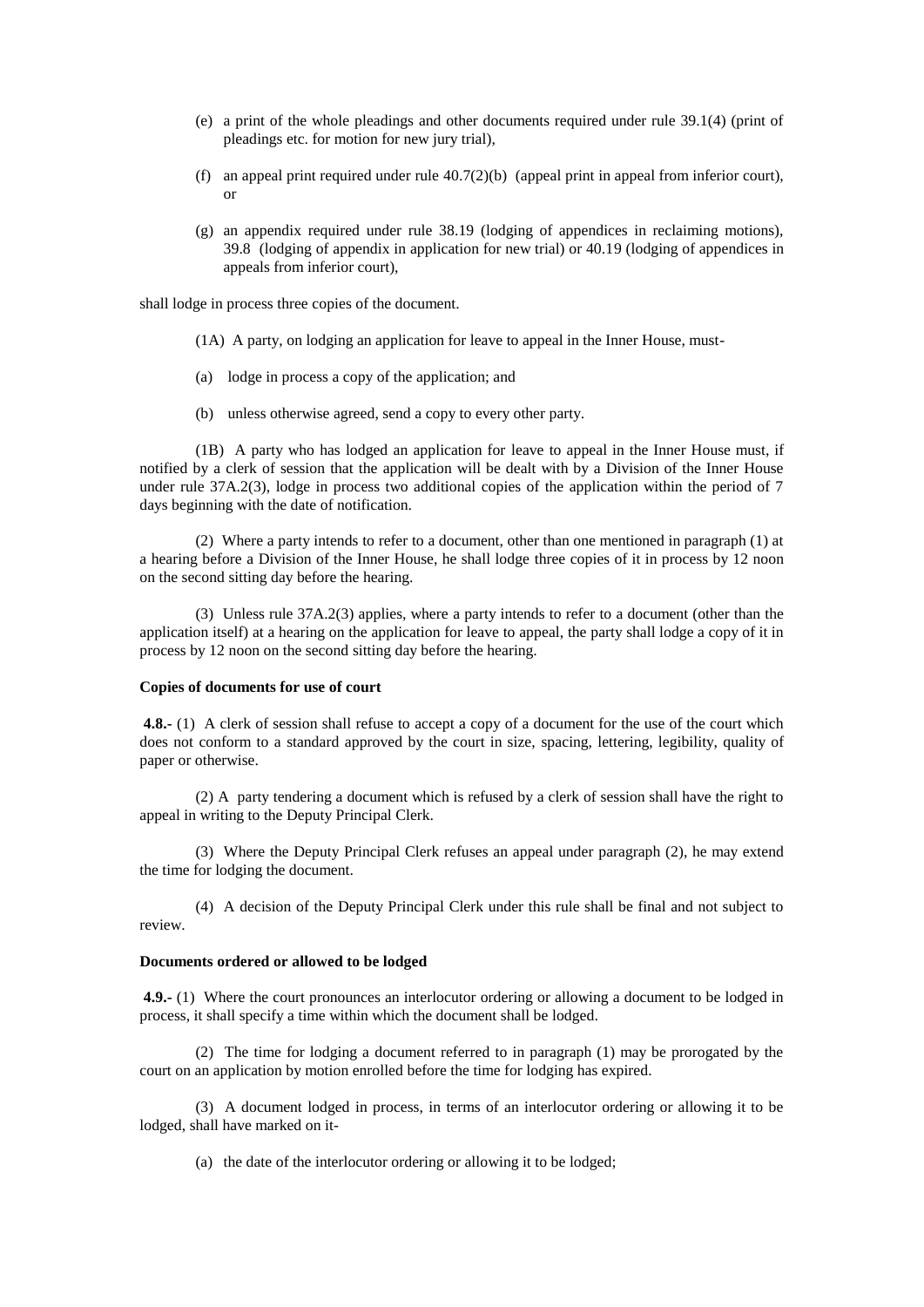- (b) the date of any interlocutor prorogating the time originally allowed; and
- (c) the time allowed for lodging it.

## **Receipt of documents**

**4.10.-** (1) Subject to paragraph (2), a clerk of session shall mark the date of receipt on every document lodged in process other than a production.

(2) A clerk of session shall not accept, or mark as received, a document after the day on which it is due to be lodged.

### **Documents not to be borrowed**

**4.11.-** (1) Subject to paragraph (2), a writ shall remain in the Office of Court and shall not be borrowed from process, but may be inspected by any person having an interest.

- (2) Paragraph (1) shall not apply to-
- (b) a party borrowing his principal writ for the purposes of service or intimation; or
- (c) a party borrowing his writ for the purpose of writing on it and authenticating an amendment which has been made.
- (3) The following steps of process shall not be borrowed from process:-
- (a) the inventory of process;
- (b) the interlocutor sheet;
- (c) the motion sheet;
- (d) the minute of proceedings;
- (e) any inventory of productions;
- (f) the principal copy of a report ordered by the court and lodged in process;
- (g) the principal or any copy of a bond of caution or a consignation receipt lodged in process; and
- (h) the principal copy of any other document by which an order of the court to find caution or give security is satisfied and lodged in process until the order is recalled.

### **Borrowing and returning documents**

**4.12.-** (1) A party borrowing a document which may be borrowed shall give a receipt for it, dated and signed, on the inventory of process.

(2) Subject to paragraph (3), before a clerk of session accepts a document for return to process, he shall-

- (a) compare it with the inventory of process and receipt in the presence of the person returning it, delete the receipt and initial and date the deletion; or
- (b) in the case of a partial return, mark on the inventory of process the document so returned and initial and date the entry.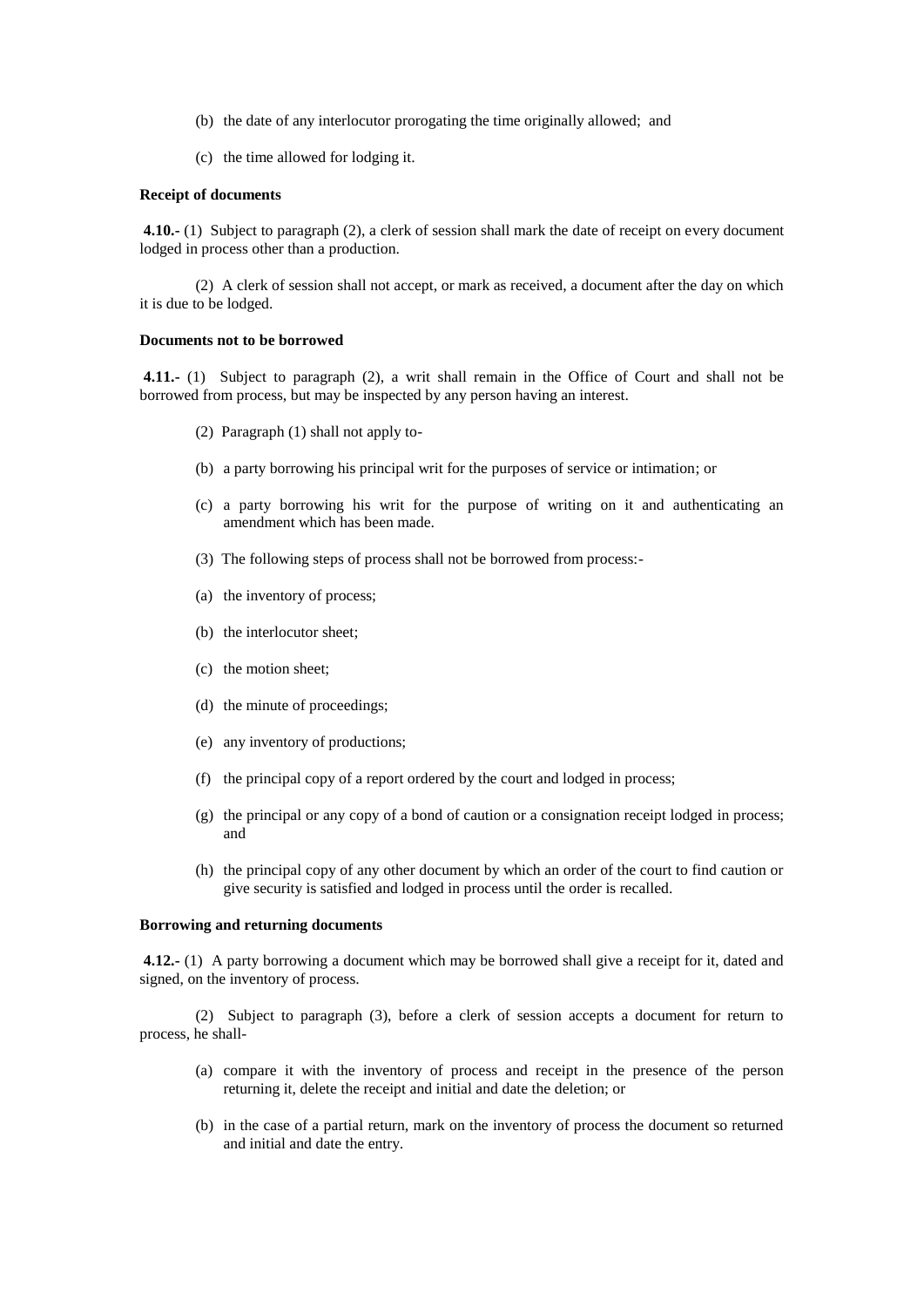(3) Where the document being returned is bulky so that it cannot be examined conveniently at the time-

- (a) a clerk of session shall not accept the document without a separate slip accompanying it, dated and signed by the party returning it, specifying the number of process so returned; and
- (b) the clerk of session receiving it shall examine it before the close of the following business day and give written intimation to the party returning it of any inaccuracy in the slip accompanying it.

(4) Where written intimation is not given under paragraph (3)(b), the accuracy of the slip shall be presumed and the party returning the document shall be exonerated as if the receipt had been deleted under paragraph  $(2)(a)$  or marked under paragraph  $(2)(b)$ , as the case may be.

(5) A party returning more than one document shall ensure that the documents returned are arranged in consecutive order according to the inventory of process; and a clerk of session may refuse to accept documents which are not so arranged.

(6) The court may, on the motion of a party, ordain any other party who has borrowed a document to return that document within such period as the court thinks fit.

## **Finally extracted processes not to be borrowed**

**4.13**. No step of process may be borrowed after a final extract has been issued.

#### **Lost documents**

**4.14.-** (1) Where-

- (a) a principal writ,
- (b) other pleadings, or
- (c) an interlocutor sheet,

is lost or destroyed, a copy of it may be substituted which is proved in the cause to the satisfaction of the court and authenticated in such manner as the court thinks fit.

(2) A copy of a document substituted under paragraph (1) shall be equivalent to the original for the purposes of the cause and the process of which it forms a part, including the use of diligence.

#### **Outer House interlocutors**

**4.15.-** (1) This rule applies to interlocutors pronounced in the Outer House.

(2) Subject to paragraphs (3) and (3A), an interlocutor pronounced by the Lord Ordinary may be written by the clerk of court and shall be signed by the Lord Ordinary.

(3) Subject to any direction he may be given by the Lord Ordinary, a depute clerk of session may sign an interlocutor, other than a final interlocutor, in respect of a motion which is not starred; and that interlocutor shall be treated for all purposes as if it had been signed by the Lord Ordinary.

(3A) Subject to any direction he may be given by the Lord Ordinary, an assistance clerk of session may sign an interlocutor, other than a final interlocutor, in respect of a motion which is intimated and enrolled in accordance with Part 2 of Chapter 23 and which is not starred; and that interlocutor shall be treated for all purposes as if it had been signed by the Lord Ordinary.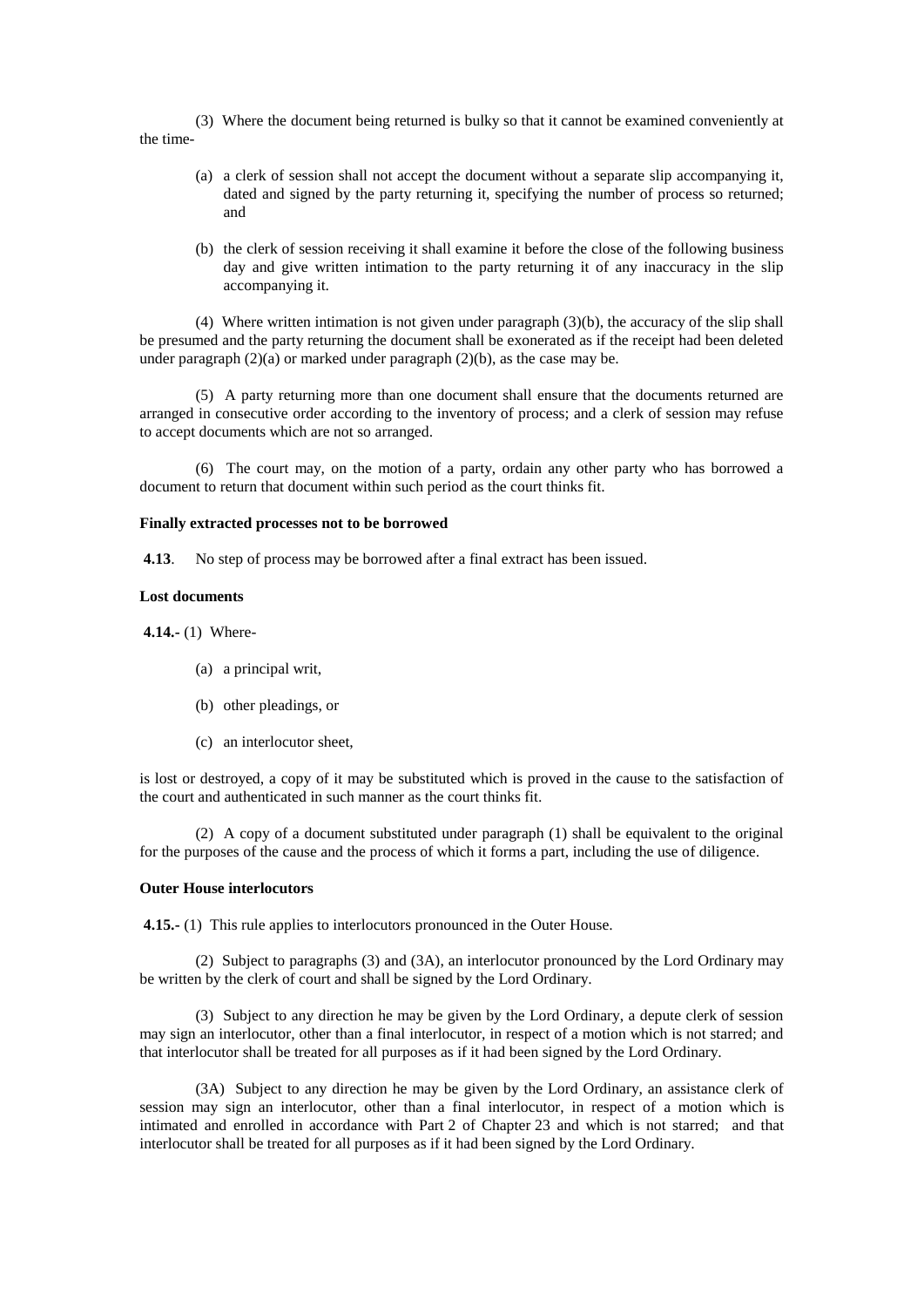(4) An interlocutor may be signed during session or in vacation.

(5) An extract of an interlocutor which is not signed in accordance with the provisions of this rule shall be void and of no effect.

- (6) An interlocutor may, on cause shown, be corrected or altered at anytime before extract by-
- (a) the Lord Ordinary who signed it or on whose behalf it was signed; or
- (b) in the event of the death, disability or absence of the Lord Ordinary, any other judge of the court.

## **Inner House interlocutors**

**4.16.-** (1) This rule applies to interlocutors pronounced in the Inner House, except interlocutors mentioned in rule 4.16A (Inner House interlocutors relating to procedural business).

(2) Subject to paragraph (3), an interlocutor of the Inner House may be written by the clerk of court and shall be adjusted and signed by-

- (a) the judge who presided in the Division of the Inner House when the matter to be dealt with in the interlocutor was determined, or
- (b) in the event of the death, disability or absence of that judge, the next senior judge who sat in that Division when the matter to be dealt with in the interlocutor was determined,

as soon as reasonably practicable and after such consultation as may be necessary with the other members of the Division who sat.

(3) An interlocutor of the Inner House in respect of a motion which is not starred shall be adjusted and signed by the judge presiding at the time when the motion was brought before the Division of the Inner House.

(4) An interlocutor may be signed during session or in vacation.

(5) The judge signing an interlocutor of the Inner House shall append the letters "I.P.D." to his signature as conclusive evidence that the requirements of the preceding paragraphs of this rule have been complied with.

(6) An extract of an interlocutor which is not signed in accordance with the provisions of this rule shall be void and of no effect.

- (7) An interlocutor may, on cause shown, be corrected or altered at any time before extract
	- (a) the judge who signed it; or

by-

(b) in the event of the death, disability or absence of that judge, the next senior judge of the same Division of the Inner House.

# **Inner House interlocutors relating to procedural business**

**4.16A**.—(1) This rule applies to interlocutors pronounced in the Inner House in relation to procedural business dealt with by a procedural judge within the meaning of rule 37A.1 (quorum of Inner House for certain business) and rule 37A.2 (procedural judges in the Inner House).

(2) An interlocutor may be written by the clerk of court and shall be adjusted and signed by the procedural judge who determined the matter dealt with in the interlocutor.